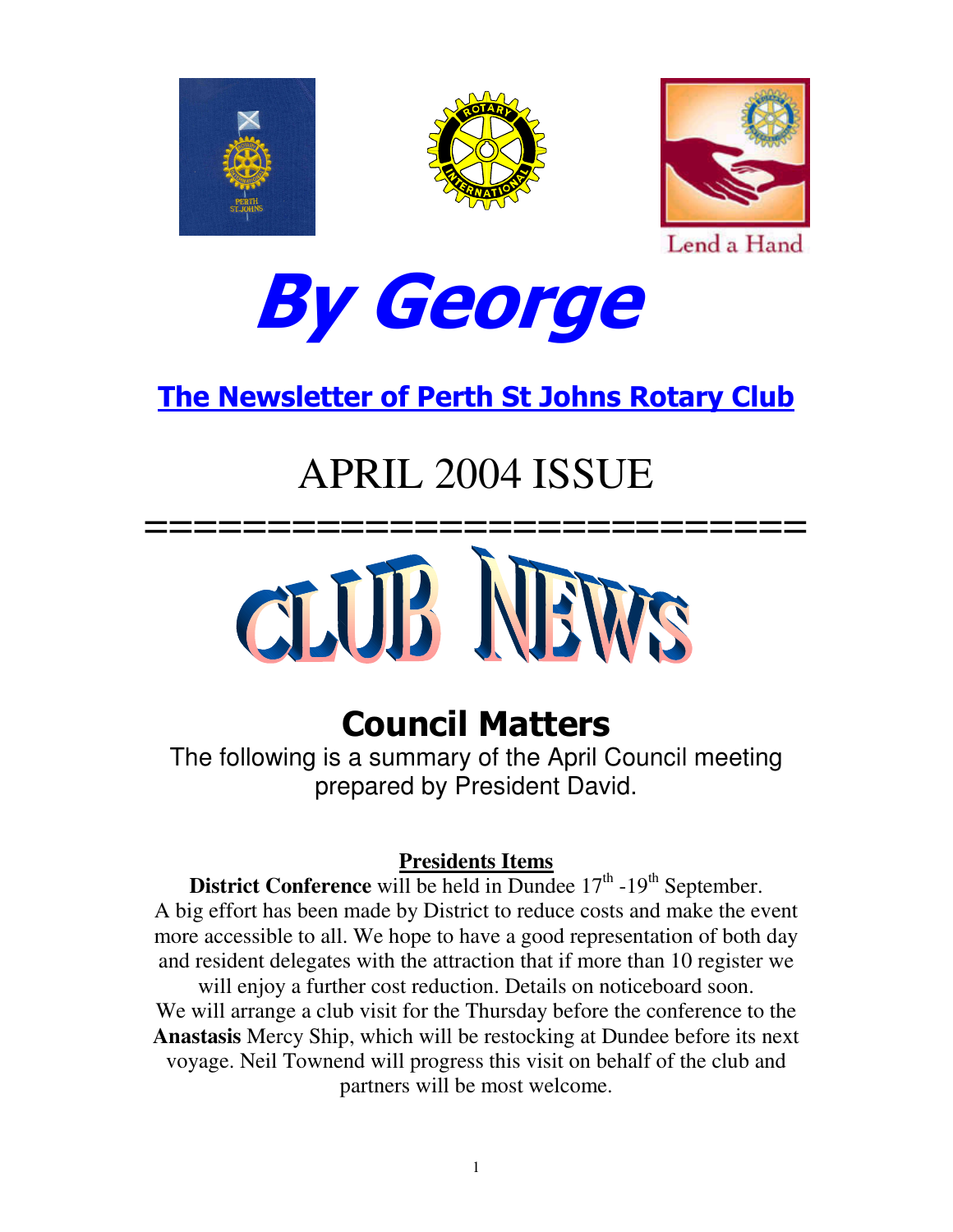### **Treasurer**

**Weekly draw has** now raised £1007, which is committed to the clock project. **Sportsman's Dinner** final result was a profit of £7991.90

Charitable account stands at £17,000 for spending next year.

## **Vocational**

The **Young Choreographer** competition was a great success despite the low number of entries. Both judges (David O'Gara and Catherine Cassidy) and co-ordinator Fiona Pedgrift felt we would attract more entries next year. Council felt that the George Mortimer trophy should, therefore, continue to be used for this event. **Alan Mathieson** is to be congratulated on coping so well with the late change of venue and all the difficulties this created. Perth College received our support in their **Perth Operatic Poster** competition again and recent publicity appeared in the PA.

## **International**

The **Chang Mai** project, which we supported with £250, has been postponed indefinitely. The four local youngsters selected to take part however will now be going to Minsk in Belarus to a similar project involving disadvantaged children and our donation will be put to equally good use. A **Plan International Update** appears in this newsletter, thanks to Alex Hay who is our club contact for our Kenyan youngster. A request for help with a Malawi project being co-ordinated by a former RYLA candidate of this club, Caroline Proctor was passed to Tom Howie for background research and possible future support. Caroline is keen to address the club to update her progress as a co-ordinator with an Edinburgh University recognised charitable group. Council felt this worthy of consideration at least.

## **Ways and Means**

**Great Weather Lottery** to be sold to the club at next business meeting. George Pollock has the **Silent Auction**, planned for the 24<sup>th</sup> April, all in hand. The Ways and Means committee, which now includes our recent new member Gary Farmer, will be planning a rota to help on the day and members are reminded again to pass on any suitable items to David Ramsay. Maureen has progressed the **Donkey Derby.** Our crucial role in this will be attending with friends on the night. All the lead in work i.e. selling races and horses will be done for us so lets give it our full support.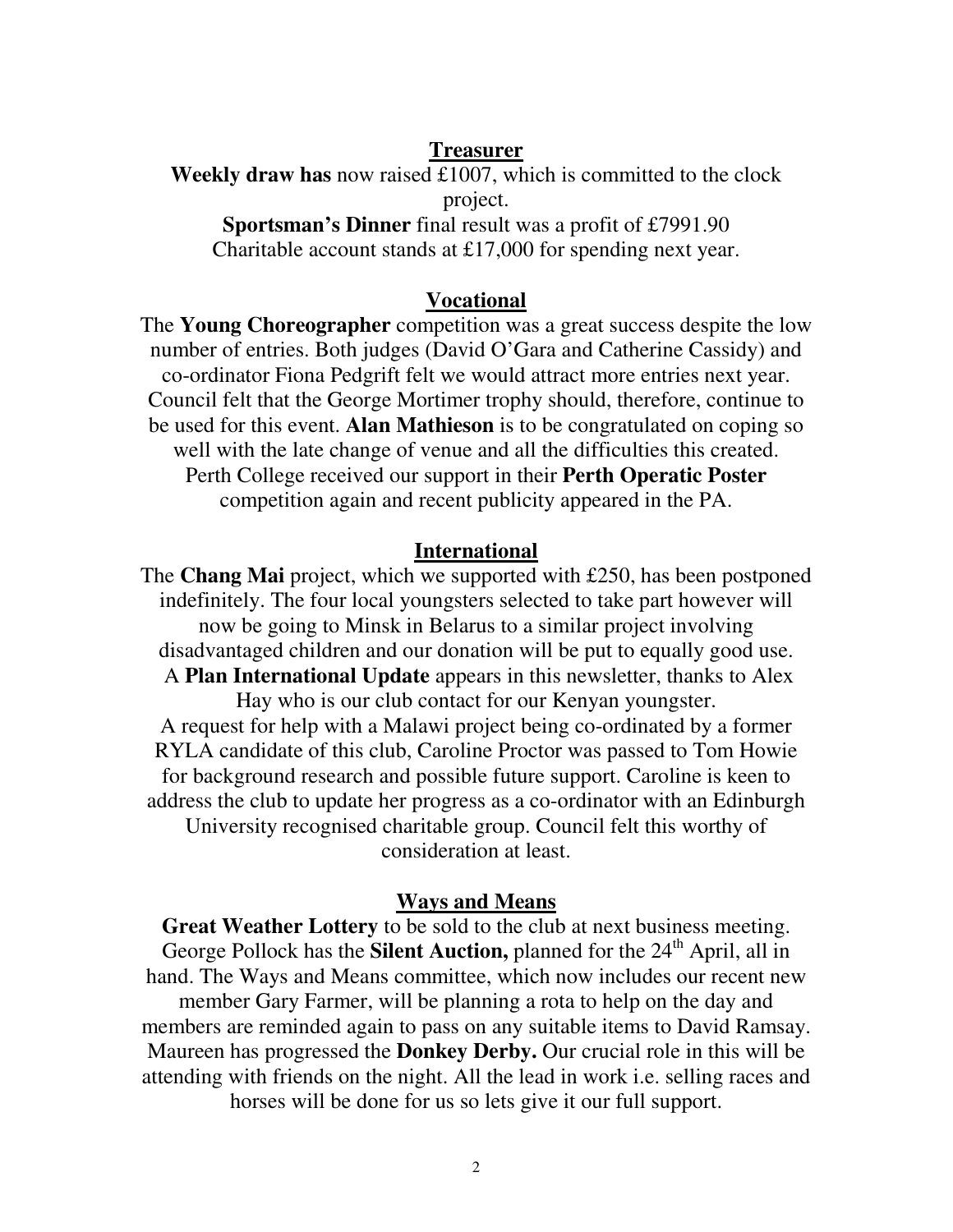### **Mercy Ships**

Planned club visit to Anastasis in Dundee as mentioned above. Requirements will be circulated to members and any contacts who might help us to fill the provisions list.

## **CLUB SERVICE**

**Attendance** for the first 3 months of this session was 78 %. Only two members have less than 60% and will be reminded of position. Sandy Scrimgeour has applied for leave of absence for three months and this was granted by council. He will still be running the info meetings during this time.

**Membership** now stands at 47 with the induction of Gary Farmer. An info meeting was held last week and a very positive response received from a new candidate. Also two new proposals will be the subject of another info meeting in the near future so the 50 mark is within reach this session. Sandy Scrimgeour has prepared a comprehensive and informative presentation for all info meetings, which has proved invaluable in explaining the club activities and responsibilities to prospective members.

======================================

## **YOUNG CHOREOGRAPHER COMPETITION**

While the number of entries was small the quality of performance displayed by the four dance groups was excellent, particularly that of the winner and runners up. The latter was danced to a poem narrative and the interpretation won high praise from our judges **David O'Gara of The Scottish Contemporary Art School** from **"The Space" in Dundee** and **Catherine Cassidy** who won the event 10 years ago. Catherine now runs her own dance troup **"Topiary"** which is touring Great Britain with a children's show **"The Potting Shed"**. The novel lifts, musical interpretation, and clear structure to the story of the winning dance **" The Nothing I've Become" staged by Sara Davidson from Perth High** attracted particular praise. All the groups received a written critique from the judges on their performances.

Perth High School stepped in at the last moment to allow use of their theatre and **Iain and David Lamond** made huge efforts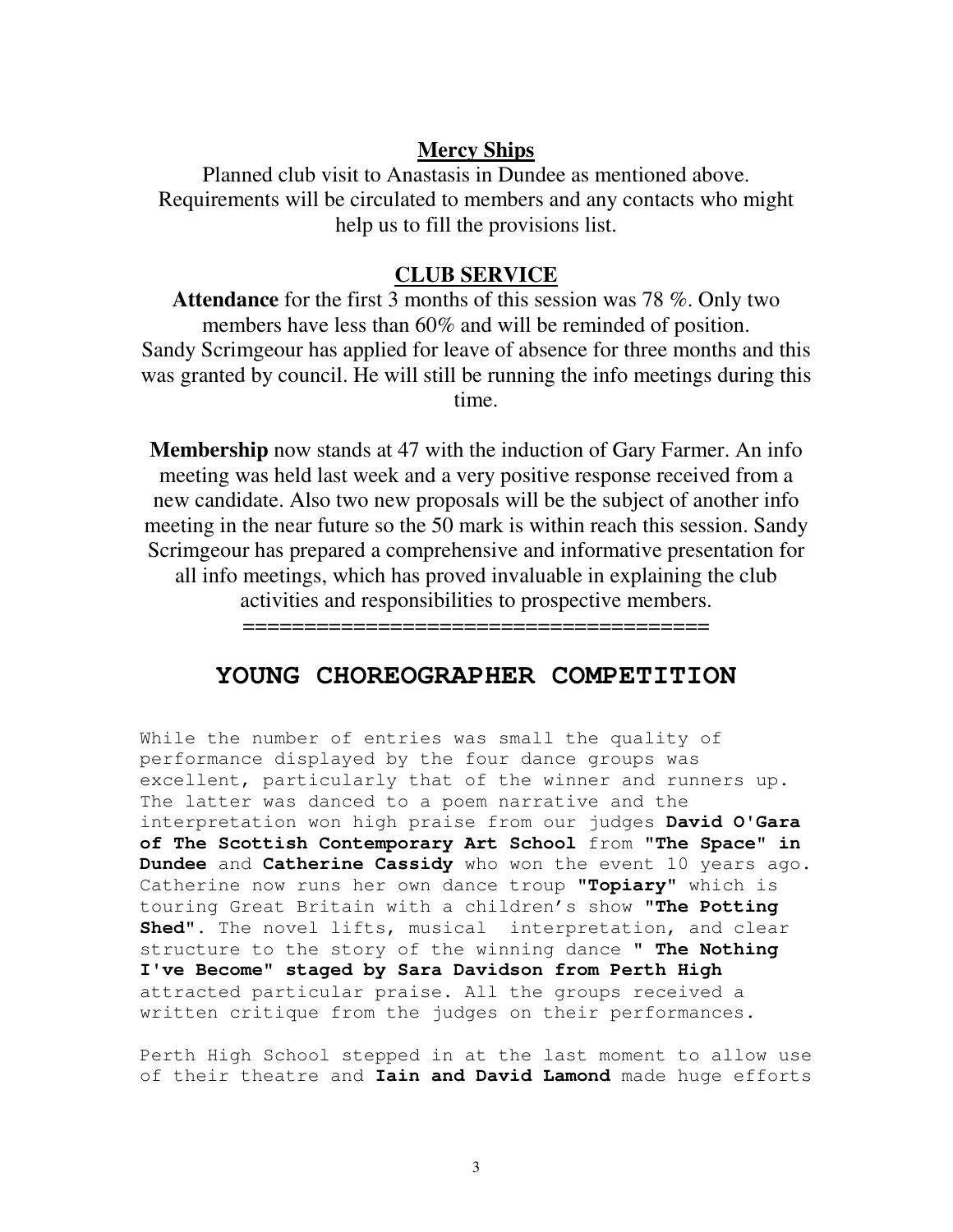to allow us to go ahead in the new venue, transferring the lighting and sound systems with very short notice.

Particular thanks to **Fiona Pedgrift** local PE teacher and Dance enthusiast who continues to promote her first love in the face of little support from others. Both Fiona and Catherine made a plea for the club to continue its support for Choreography and would be willing to help find and secure entries for next year. We owe it to George Mortimer to keep going through difficult times. Indeed this is when dance and choreography really need the club's support. I feel we must repeat the show in the coming years. Maybe another dancer/choreographer will be stimulated to follow a professional career in the arts, as did Catherine Cassidy who so eloquently pleaded for us to keep the

competiton going in the face of difficulties.

Many thanks to **Rob Burke** and **Ian McLellan** for all their work but special mention of **Alan Mathieson** who repeatedly knocked on doors to try and enlist entries, coped incredibly with the last minute loss of venue and arranged a very successful dance class run by David O'Gara for all the dancers. This was a real joy to watch and ensured another club project was such a success.

#### **David Ramsay**

========================

## **SILENT AUCTION HAY ROOM SATURDAY 24TH APRIL 10AM TO 12NOON**

### TO MAKE THIS A SUCCESSFUL EVENT WE NEED HELP.

1) Items to sell preferably worth at least £10. Deliver to a meeting or to the Presidents Home.

2) Attend with your family, friends and neighbours. Tell everyone about it. Posters are available if you know of a shop or site to put them.

3) Some help will be needed on the day to "police" the goods, collect the entry money and the sale price and to hand over the goods to the purchaser.

A number of members have already given goods so, if this applies to you,

please disregard no. 1

Any queries contact President David or George Pollock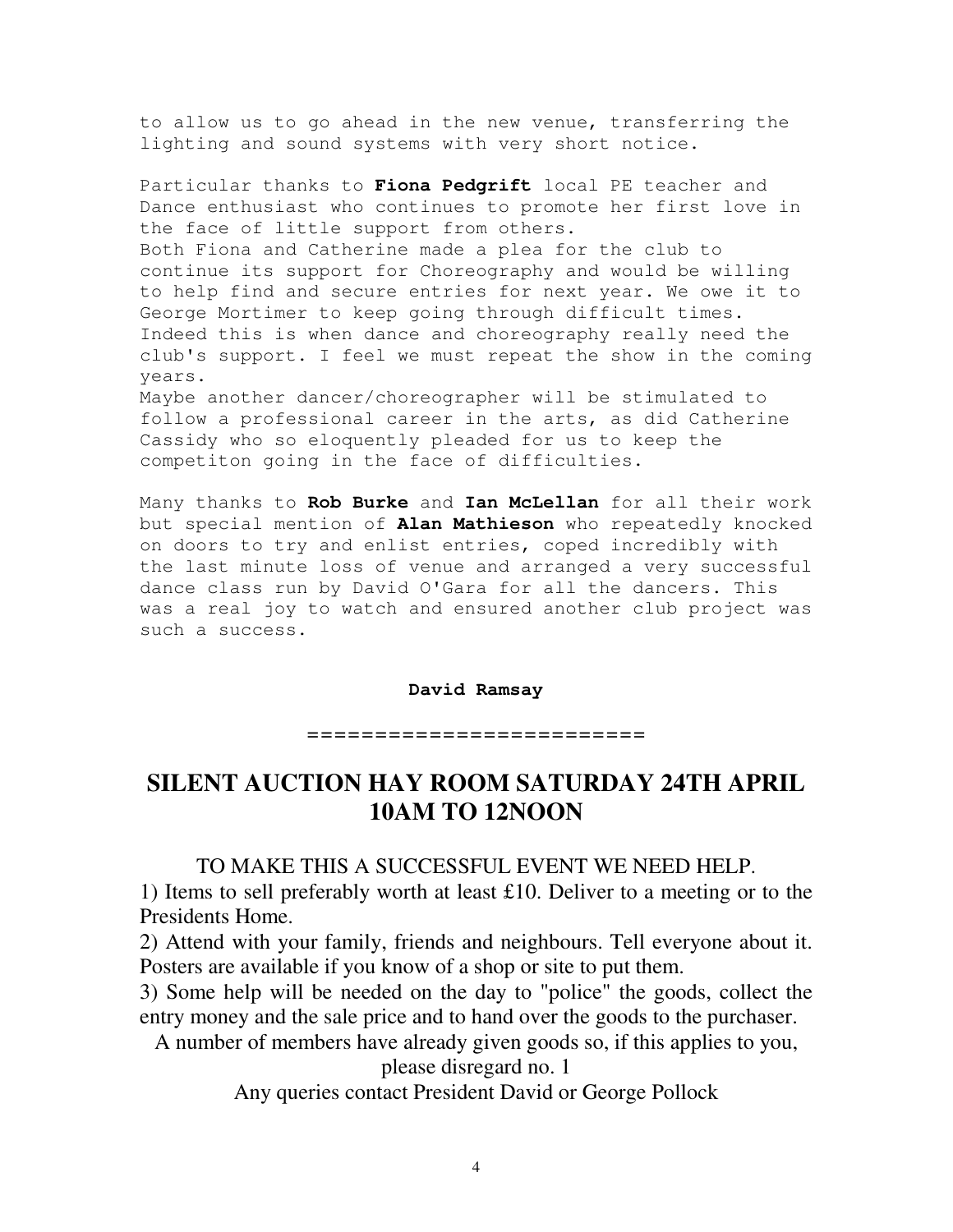# **MONEY ADVICE SCOTLAND**

Money Advice Scotland, the national money (debt) advice charity, is holding its inaugural Corporate Charity Golf Day at Culcrieff Golf Course, Crieff Hydro, in the beautiful Perthshire countryside on Thursday 20th May 2004. This is an invitation for members of your club to attend the event and show your support for a worthwhile charity. As well as a days golfing, there is an opportunity for non golfers to pamper themselves in the luxurious Victorian Spa at Crieff Hydro before meeting up for a drinks reception and gala dinner with our guest speaker Miles Hilton Barber.

Accomodation is also available for those who wish to indulge themselves that little bit more and enjoy a traditional Scottish breakfast the next day and the idyllic Perthshire countryside. If you require any further information on Money Advice Scotland or the Corporate Charity Golf Day please contact Grant Reilly at any time (by telephone 0141 572 0428, or g.reilly@moneyadvicescotland. org.uk or their website www.moneyadvicescotland.org. uk.



28 April Elaine Halley and Hamish Mclaren 5 May Graham Harding and Ian McLellan 12 May Fergus Harris and Norman McPherson 26 May Tom Howie and Ian Mutch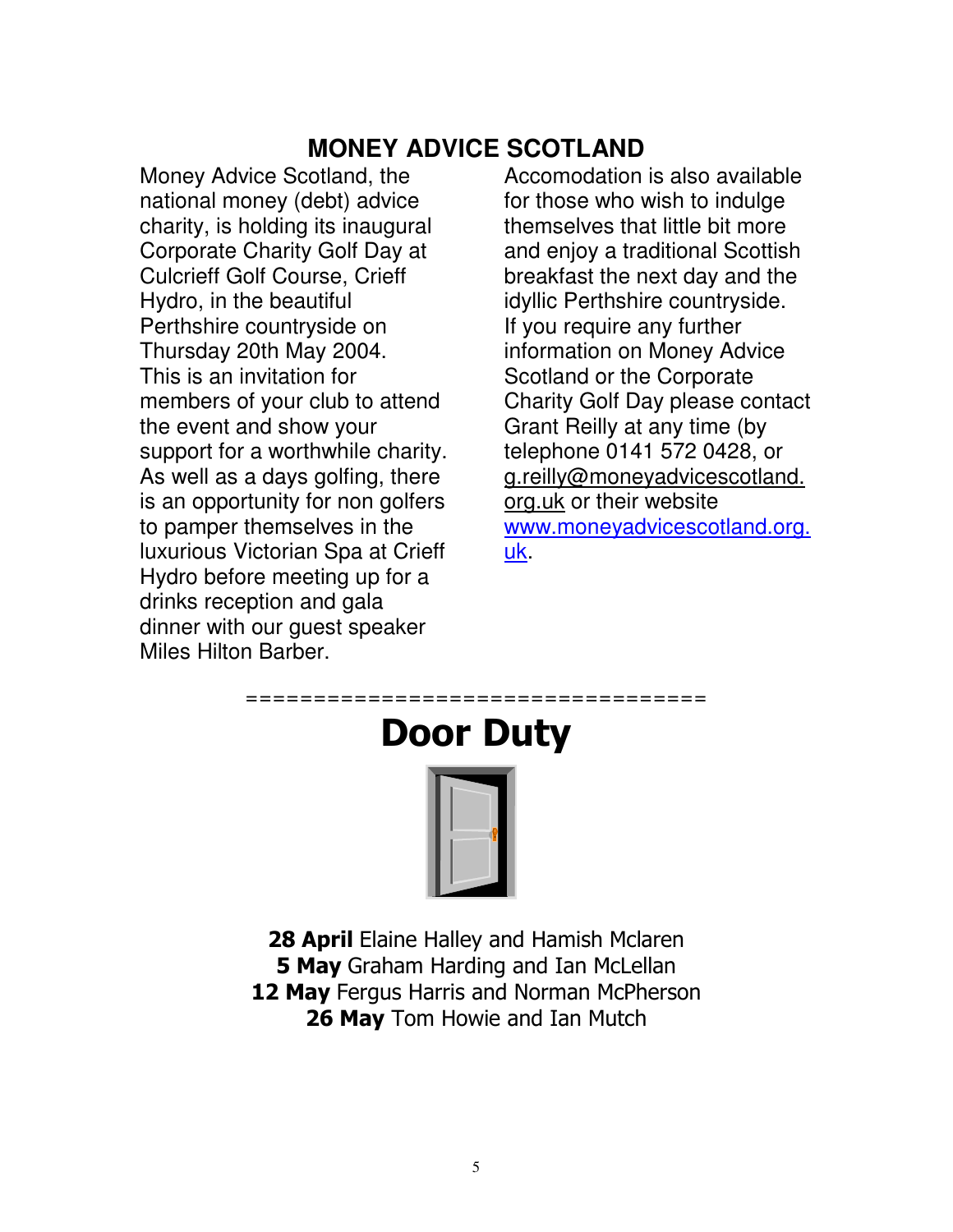# **Vote of Thanks**



28 April Euna Scott 5 May Robert Scott 19 May Sandy Scrimgeour 26 May Sandy Taylor

# **Bottle Duty**



April 28 Ian Agnew 5 May George Beaton 19 May Stuart Cameron 26 May Michael Archibald

===============================

# ON THE LIGHTER SIDE

# **A Tale of Irish Sacrifice**

An Irishman moves into a tiny hamlet in County Kerry. One night he walks into the local pub and orders three beers. The bartender raises his eyebrows, but serves the man three beers, which he drinks quietly at a corner table, alone. An hour later, the man has finished his three beers and orders three more and again drinks them alone at a quiet table in the pub.

The following night he returns to the pub and again orders and drinks three beers at a time, alone at the corner table. This goes on, night after night, and soon everyone in the hamlet is talking about "The Man Who Orders Three Beers".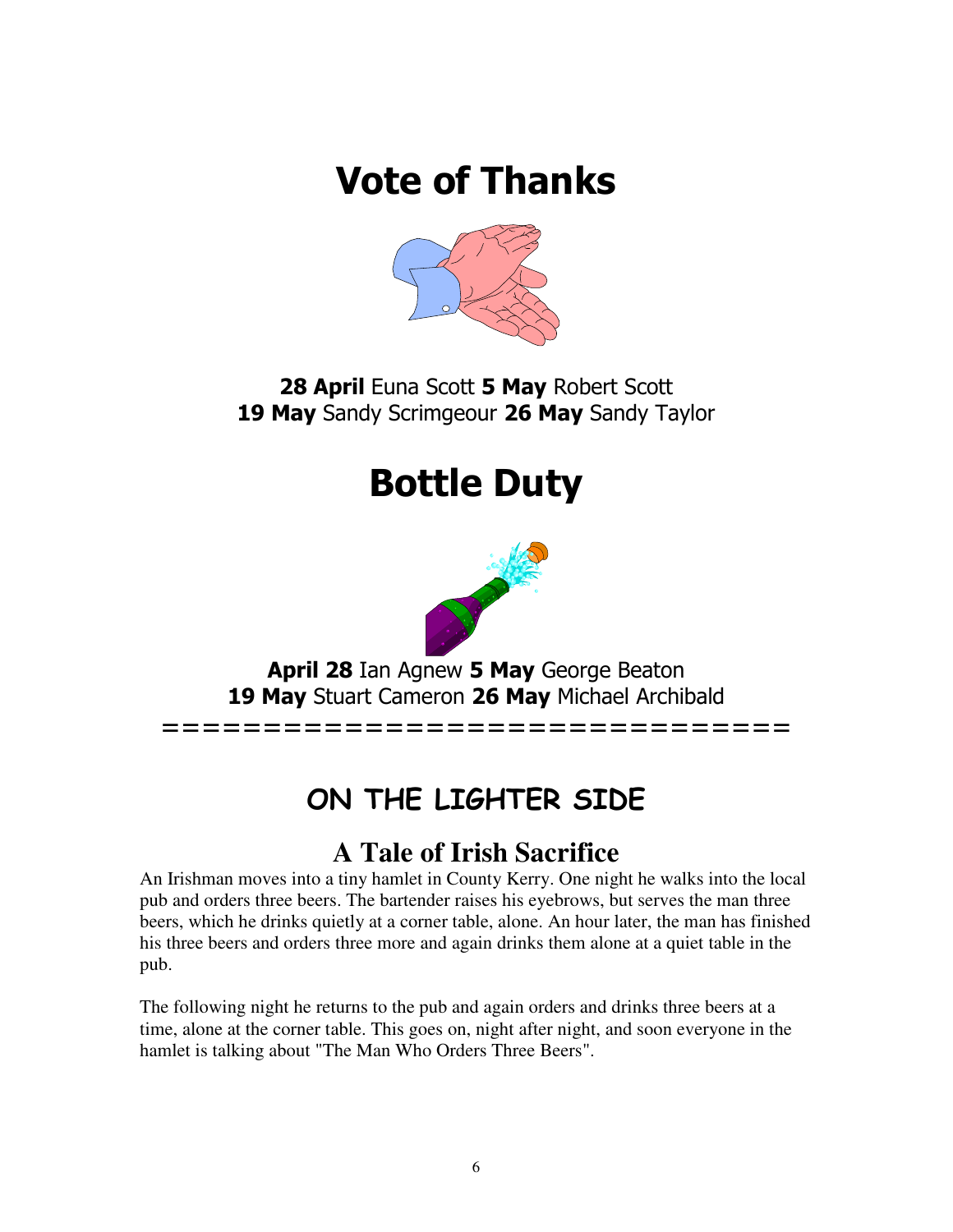Finally, after about a week, the bartender broaches the subject. "I don't mean to pry, but folks around here are wondering why you always order three beers?"

"T'is odd. isn't it?" the man replies, "You see, I have two brothers, and one went to America and the other went to Australia. We promised each other that we would always order an extra two beers whenever we drank as a way of keeping up the family bond". The bartender and the whole community is delighted with this answer, and soon The Man Who Orders Three Beers became a local celebrity and a source of pride to the hamlet, even to the extent that outsiders came to watch him drink.

Then, one night, the man goes to the pub and orders only two beers. The bartender pours them with a heavy heart. This continues for the rest of the night, he order only two beers and word flies around the hamlet. Prayers are offered up for the soul of one of the brothers.

The next day, the bartender says to the man, "Folks around here, me first of all, want to offer condolences to you for the death of a brother. You know, the two beers and all........" The man ponders this for a moment, then replies, "You'll be happy to hear that my two brothers are alive and well. It's just that I, meself, have decided to give up drinking for Lent".

*Lest this august publication be accused of being sexist here is the alternative (female) view to last month's,* "MEMO FROM DAZED AND CONFUSED":

===========================================================================

# "INSTALLING HUSBAND 1.0"

Dear Tech Support,

Last year I upgraded from Boyfriend 5.0 to Husband 1.0 and noticed a distinct slow down in overall system performance particularly in the flower and jewelry applications, which operated flawlessly under Boyfriend 5.0. In addition, Husband 1.0 uninstalled many other valuable programs, such as Romance 9.5 and Personal Attention 6.5, and then installed undesirable programs such as NFL 5.0, NBA 3.0. and Golf Clubs 4.1. Conversation 8.0 no longer runs, and Housecleaning 2.6 simply crashes the system. I've tried running Nagging 5.3 to fix these problems, but to no avail. What  $can I$  do?

> Signed, Desperate